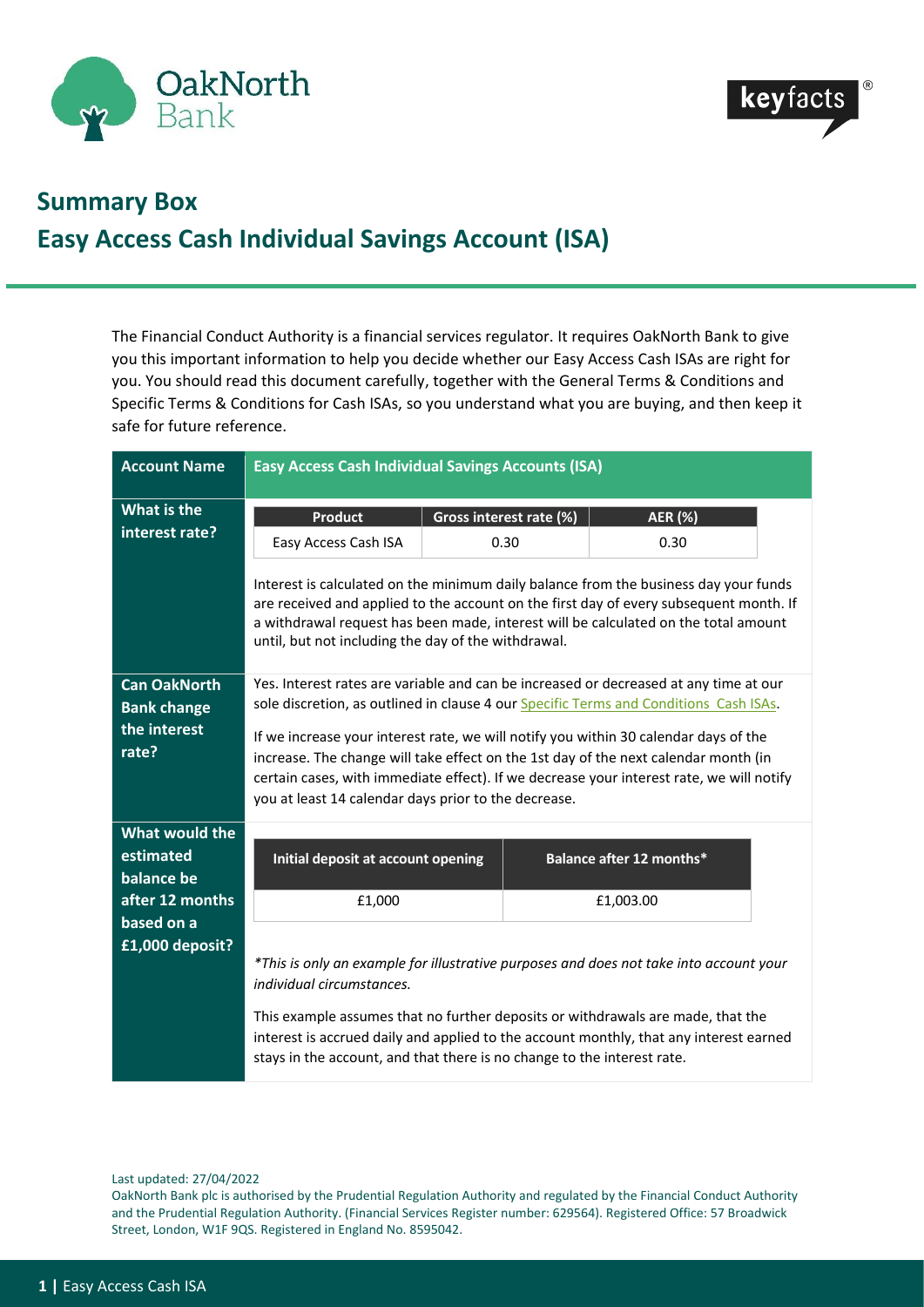

| How do I open<br>and manage my<br>account? | Our accounts are available to individuals, aged 18 or over, who are UK residents (i.e.<br>England, Wales, Northern Ireland and Scotland). Also, you must have a personal UK<br>bank or building society account that allows transfers to be made to and from it.<br>To reinvest your savings with us, log in to online banking here or via the OakNorth<br>mobile banking app.<br>The minimum amount required to reinvest into a new account is $£1$ . The maximum<br>deposit for this account is the current tax year allowance for ISAs set by HM Revenue<br>& Customs. In addition, or alternatively, you may transfer existing Cash ISAs from<br>other providers into this account. We're only able to accept electronic Cash ISA<br>transfers from the ISA providers listed in our online application. These limits are<br>subject to HM Revenue & Customs rules.<br>There is no limit on the number of deposits made into your account up to the current<br>ISA tax year allowance. You can transfer Cash ISA balances from the current tax year as<br>well as previous tax years. Please note: If you have already contributed to your Cash<br>ISA in the current tax year and would like to transfer from the current tax year's<br>allowance, you must transfer the full amount. The maximum amount (excluding<br>interest) that you may hold on deposit with us across all types of accounts is £500,000. |
|--------------------------------------------|---------------------------------------------------------------------------------------------------------------------------------------------------------------------------------------------------------------------------------------------------------------------------------------------------------------------------------------------------------------------------------------------------------------------------------------------------------------------------------------------------------------------------------------------------------------------------------------------------------------------------------------------------------------------------------------------------------------------------------------------------------------------------------------------------------------------------------------------------------------------------------------------------------------------------------------------------------------------------------------------------------------------------------------------------------------------------------------------------------------------------------------------------------------------------------------------------------------------------------------------------------------------------------------------------------------------------------------------------------------------------------------------------------------------|
|                                            | Upon account approval, you will have 30 calendar days to fund your account via a new<br>deposit and/or Cash ISA transfer, otherwise your account will expire and be closed.<br>Once you activate online banking, your account can be managed by logging into the<br>OakNorth mobile app or the 'My Account' section of our website. Alternatively, you<br>can contact us by email, by phone, or by writing to us. Please refer to our website for<br>our contact details.                                                                                                                                                                                                                                                                                                                                                                                                                                                                                                                                                                                                                                                                                                                                                                                                                                                                                                                                           |
| Can I withdraw<br>money?                   | Yes. There is no term for an Easy Access Cash ISA and no limitation on the number of<br>withdrawals.<br>There is a minimum withdrawal amount of $£1$ . No notice of withdrawal is required,<br>and withdrawal requests can be made at any time. The funds will be credited back into<br>your nominated account the next business day, or within 2 business days if the request<br>is received on a non-business day such as a Saturday, Sunday, or a Bank holiday.<br>You can withdraw funds (partial or full) from your Easy Access Cash ISA via online<br>banking by logging into the OakNorth mobile banking app or through the 'My Account'<br>section of our website.<br>Your money can be returned to your nominated account or transferred to another ISA<br>provider. Please note, if you would like to transfer your ISA out, you will need to<br>contact your new ISA provider and instruct them to request a transfer from us.<br>If after withdrawing funds, the balance goes to £0, and remains at £0 for a period of 6<br>months, the account will be closed. The closed account cannot be reopened, and you<br>will have to create a new account.<br>This is not a flexible Cash ISA, so any money withdrawn cannot be replaced.                                                                                                                                                                     |
| <b>Additional</b><br>information           | Interest is tax-free and doesn't count towards your Personal Savings Allowance.                                                                                                                                                                                                                                                                                                                                                                                                                                                                                                                                                                                                                                                                                                                                                                                                                                                                                                                                                                                                                                                                                                                                                                                                                                                                                                                                     |

## Last updated: 27/04/2022

OakNorth Bank plc is authorised by the Prudential Regulation Authority and regulated by the Financial Conduct Authority and the Prudential Regulation Authority. (Financial Services Register number: 629564). Registered Office: 57 Broadwick Street, London, W1F 9QS. Registered in England No. 8595042.